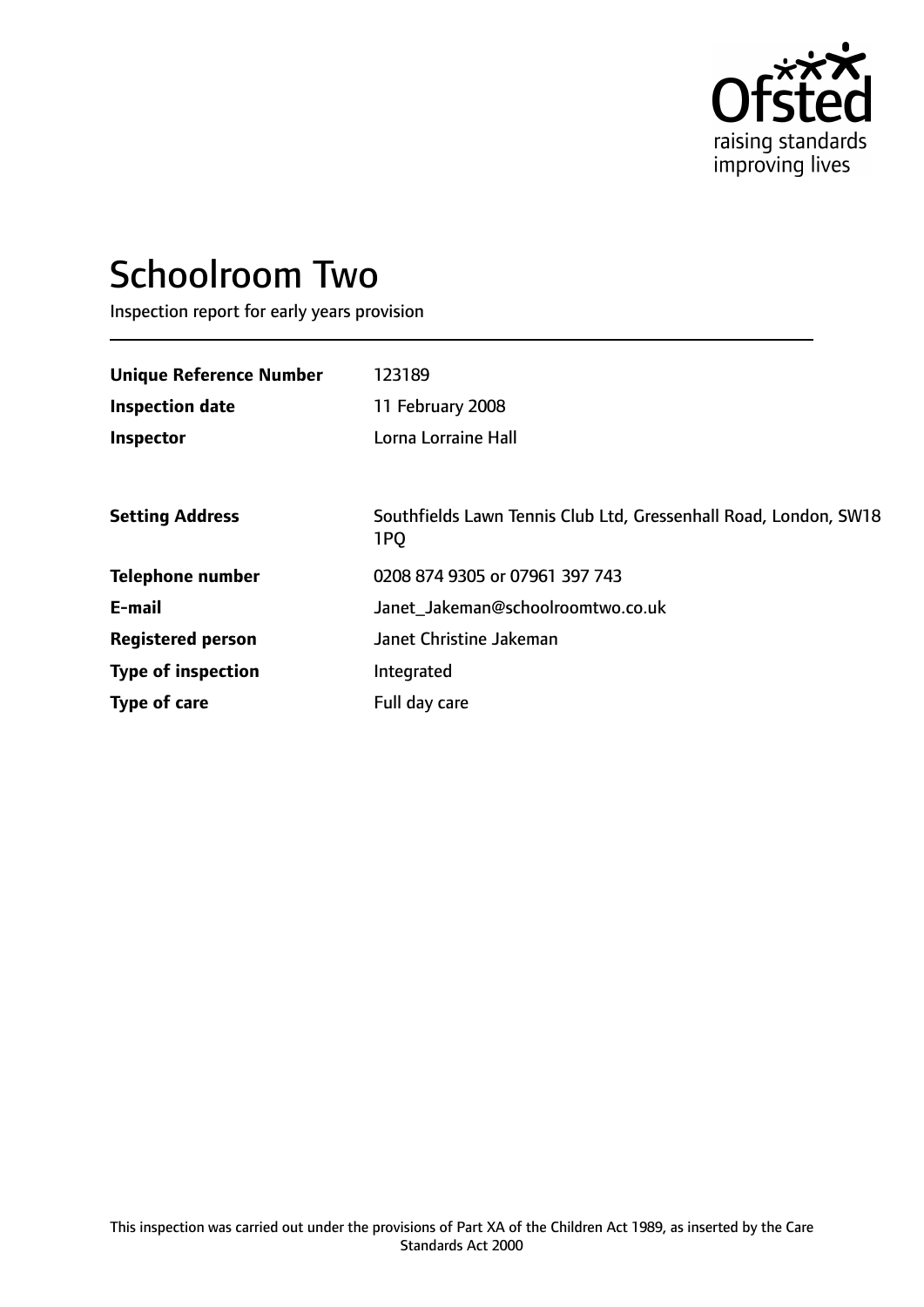## **ABOUT THIS INSPECTION**

The purpose of this inspection is to assure government, parents and the public of the quality of childcare and, if applicable, of nursery education. The inspection was carried out under Part XA Children Act 1989 as introduced by the Care Standards Act 2000 and, where nursery education is provided, under Schedule 26 of the School Standards and Framework Act 1998.

This report details the main strengths and any areas for improvement identified during the inspection. The judgements included in the report are made in relation to the outcomes for children set out in the Children Act 2004; the National Standards for under 8s day care and childminding; and, where nursery education is provided, the *Curriculum guidance for the foundation stage.*

The report includes information on any complaints about the childcare provision which Ofsted has received since the last inspection or registration or 1 April 2004 whichever is the later.

# **The key inspection judgements and what they mean**

*Outstanding: this aspect of the provision is of exceptionally high quality Good: this aspect of the provision is strong Satisfactory: this aspect of the provision is sound Inadequate: this aspect of the provision is not good enough*

For more information about early years inspections, please see the booklet *Are you ready for your inspection?* which is available from Ofsted's website: *www.ofsted.gov.uk.*

# **THE QUALITY AND STANDARDS OF THE CARE AND NURSERY EDUCATION**

On the basis of the evidence collected on this inspection:

The quality and standards of the care are good. The registered person meets the National Standards for under 8s day care and childminding.

The quality and standards of the nursery education are good.

# **WHAT SORT OF SETTING IS IT?**

School Room Two Montessori Nursery has been registered since 1994. The nursery operates from a tennis club in Southfields, south west London. The area is well served by public transport and the majority of children attending come from the local vicinity. A maximum of 24 children may attend the nursery at any one time. The nursery is open each weekday from 09.15 to 15.15, for 33 weeks of the year. All children share access to an enclosed outdoor play area.

There are currently 35 children aged from two to under five years on roll. Of these 18 children receive funding for nursery education. The nursery currently supports children with learning difficulties and/or disabilities and children who speak English as an additional language.

The nursery employs four members of staff, including the provider/manager who work with the children. They hold appropriate early years qualifications. Additionally five teachers provide extra curriculum activities including, music, tennis, French, drama, and yoga.

The nursery receives support from the Early Years Development and Childcare Partnership.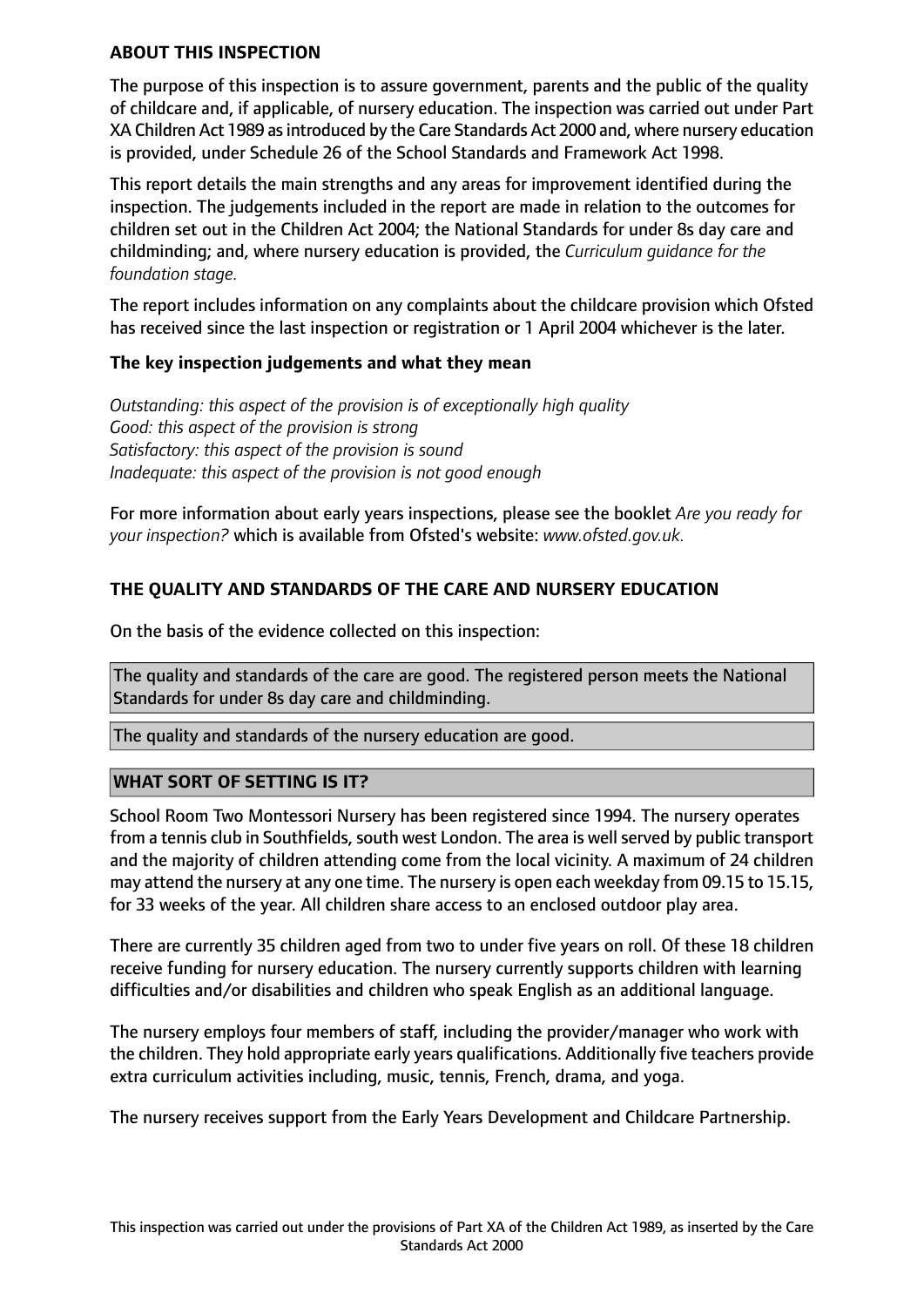# **THE EFFECTIVENESS OF THE PROVISION**

# **Helping children to be healthy**

The provision is good.

Children's health is successfully promoted through effective hygiene routines that are effectively carried out. As the main sinks in the children's bathroom are high a number of mobile sinks are strategically placed to allow the children to wash their hands independently. Weekly Yoga sessions with an external tutor help the children to learn how their bodies work. For example, breathing exercise and they talk about how they feel when they move different parts of their body.

Clear written information ensures that short and long term medication is administered correctly. In the past some staff attended training on how to administer an epi-pen. Accidents to the children are dealt with appropriately because most of the staff team hold up to date first aid knowledge.

Children enjoy healthy and nutritious snacks. They help staff to prepare the fruit at snack time. Through discussion they learn about healthy eating. Children comment that carrots and grapes are very healthy and talk about using fruit to make smoothies. They help themselves to fresh drinking water throughout the day.

Children's health is further promoted because they enjoy structured play in the garden. They wear a variety of caps such as "bat man" and run around in the garden or climb complex assault course with slide. Jumping over milk crates and crawl through tunnels and tennis with a qualified coach are just a few of the outdoor activities they engage in. Some of the children show good balance as they walk on stilts and tiptoe.

# **Protecting children from harm or neglect and helping them stay safe**

The provision is satisfactory.

Children are cared for in a bright and well organised environment. Their art work is attractively displayed to create a child friendly environment. The main class room is carefully organised with free standing play resources and child size furniture. Children are happy and relaxed in the school and competently carry delicate china and glass items to different parts of the room. They demonstrate good co-ordination as they bend their knees to put item on shelves or stand and play with Montessori items. Space is organised to enable the children to enjoy structured physical activities indoors.

Children can choose from a good range of natural resources such as wooden blocks. The toys are suitable for their age and stage of development and they are kept in good order. Storage furniture is the right height for them to comfortably access learning resources. Areas of learning are easily identified and well resourced to successfully promote learning. Children make progress in their learning because they can see at a glance what is available.

Effective safety devices are fitted to promote the children's understanding of safety. For example, visitors are asked to sign themselves in and out of the building. Staff can see who is entering the building through the glass door and windows. Staff have a good understanding of health and safety for the environment in which they work. The tennis courts are used by members of the public so members of staff are extra vigilant to ensure that the main gate is manned at all times. Fire doors are clearly labelled and a record of fire drill is kept. However, the procedure is not displayed for parents or visitors to the nursery to see.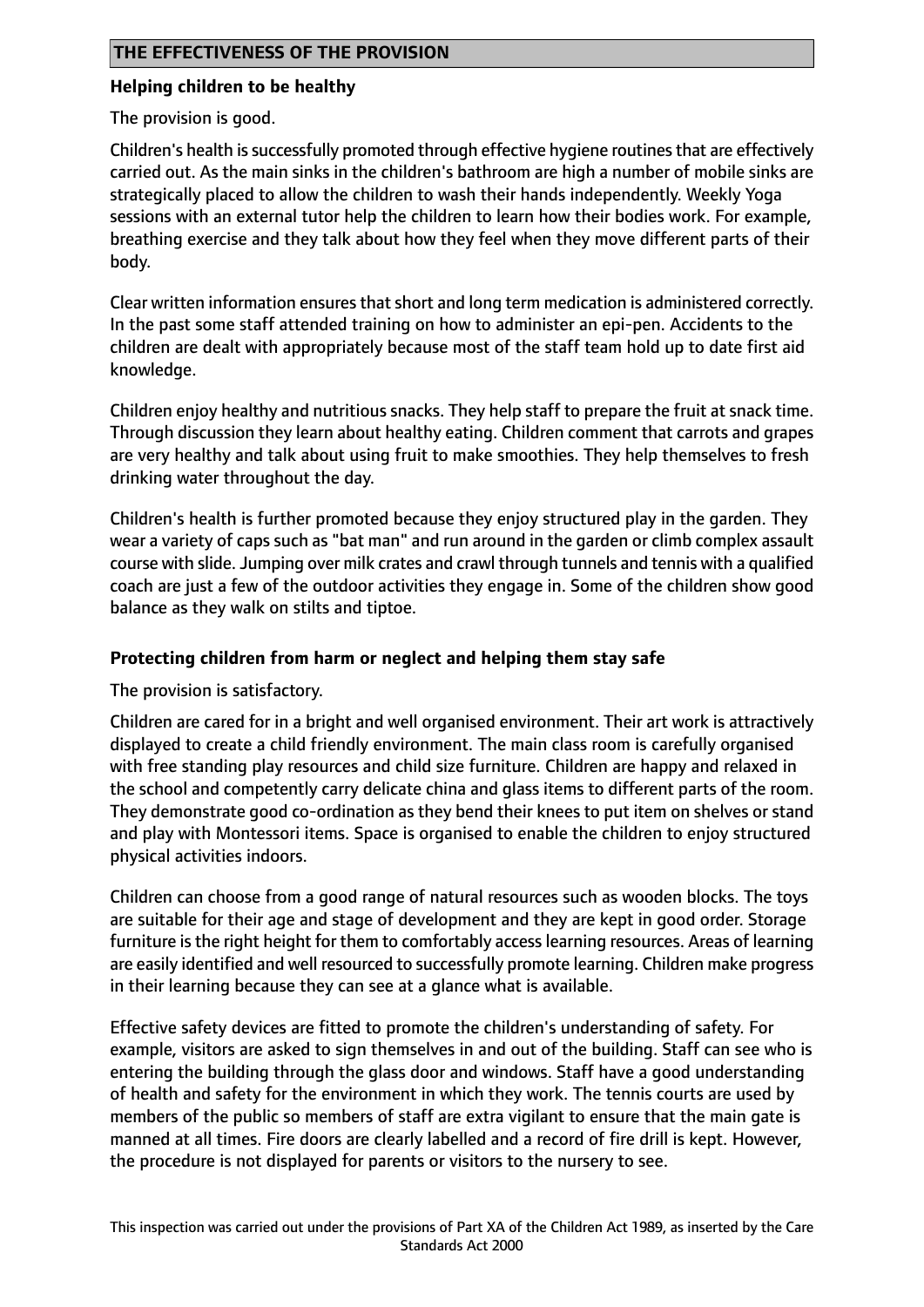Risks to the children are minimised because staff carry out regular risk assessments. Proper systems are in place to ensure that the building complies with fire recommendations.

Good arrangements are made so that children are escorted safely on outings. For example, children wear clothing and a badge with the school details. Suitable policies and procedures promote their safety on outings. The school are members of the 'Traffic club' this means a member from the club will visit the school to talk to staff, parents and the children about safety on the road.

Children are well protected from possible signs of abuse or neglect because staff have a sound knowledge and understanding of child protection issues. They have access to appropriate documentation to support their practice.

# **Helping children achieve well and enjoy what they do**

The provision is good.

Children strive in a rich learning environment where they have day long access to excellent learning resources. Children under three enjoy activities that are planned under the headings set out in the Birth to three matters framework. Members of staff know the children well and ensure they are fully supported to enjoy learning through play. The children explore and investigate a variety of textured materials to create beautiful collages.

Their individual learning needs are successfully met through well-planned play experiences appropriate to their stage and age of development.

Children benefit from the undivided attention of staff that talk to them and focus on their needs throughout the session.

#### Nursery Education

The quality of teaching and learning is good because staff have a secure knowledge and understanding of the Foundation Stage curriculum. Members of staff plan and deliver a broad range of play activities and experiences across the six areas of learning. Children make good progress because staff listen to them and clearly explain what they want the children to do. For example, a member of staff supervises the children as they cut the fruits at snack time and when they wash their cups. Staff respect the children and allow them to make choices during their play. Consequently, children are motivated and interested as they make a positive contribution to their learning in a meaningful way. Staff make good use observations and assessments to plan for the children's learning. However, due to the amount of activities staff sometimes miss the learning that might be taking place during the different activities.

Children are polite and well behaved. They say excuse me as they line up to go outside. They build strong relationship with each other and are seen standing in the book corner talking to their friends or sharing a book. Their self esteem is greatly promoted and they hang their coats on pegs with their picture on. They proudly show their work to staff and say they are going to take it home. They greet staff on arrival and quickly engage in an activity. They make choices in their play, 'Miss J we don't want to do it', then stand back and observe and join in when its time for their favourite action such as galloping like a horse. Older children hug and kiss their siblings. Their independence is fostered well as they carefully carry jugs of juice from the serving table and pour into cups.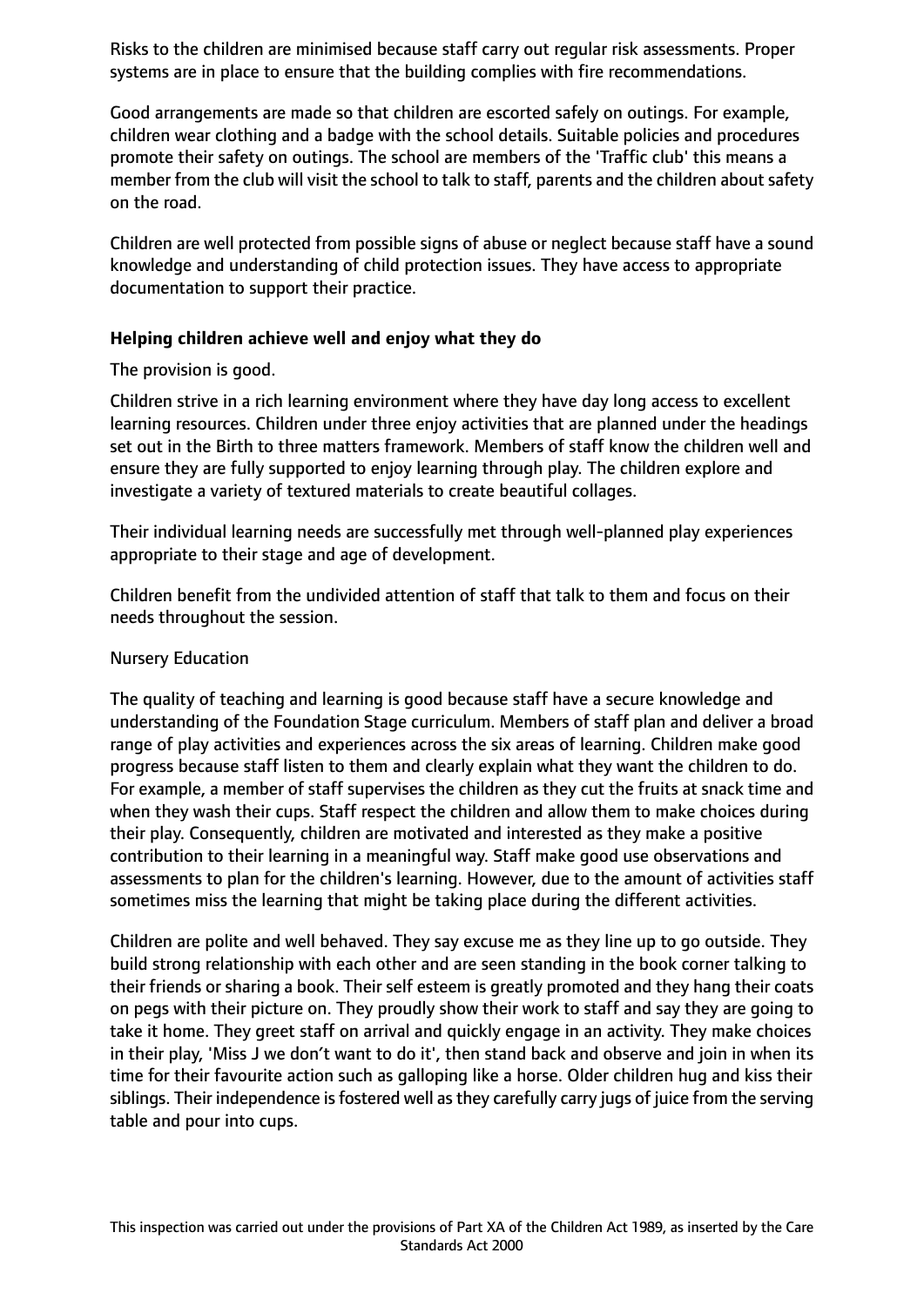Children enjoy looking at books and listening to stories. The book corner isinviting with colourful posters, a tape recorder, cassettes and a felt board with words and pictures for the children to create their own story. Their communication, language and literacy skills are promoted because they have lots of opportunities to write for a variety of reasons using different writing implements. Outside there is a white board and large strips of wall paper with coloured felt pens for them to mark on. They confidently write their names on craft work and regularly practise their writing skills in their individual writing book.

Children speak clearly, and initiate conversation with visitors to the nursery in an attempt to get information. Tracing letters in the sand and play with programmable phonic games further develop their listening and reading skills.

Children are encouraged to notice print in the environment and understand that print carries meaning. For example, they self register as they arrive.

Children use different sized bricks to explore size and shapes. Most of the children can count reliably up to 10 and beyond. They use their mathematical language to describe processes such as more or less and name unfamiliar shapes such as tubes. Play with beads and pegs enables the children to observe and recreate patterns. Through activities such as cooking, they learn about weight and capacity as they weigh the different ingredients. They predict which egg timer will finish first. Height chart and graphs help them to learn about proportion. They use graphs to show how many children have blond hair and height chart to measure the children. They trace numbers in the sand. There are lots of opportunities for them to use their mathematical language to problem solve. They count the number of children and then decide how many chairs to set out. During shop play they explore subtraction and adding.

# **Helping children make a positive contribution**

The provision is good.

Children benefit from continuity of care because parentsshare useful information at registration about children's individual needs. Beautiful display of Chinese New Year provides good opportunities for the children to learn about other cultures. Children talk about going to Greece on the aeroplane. The welcome poster is printed in different languages and shows children from around the world.

The children's spiritual, moral, social and cultural development is fostered.

Members of staff have developed good links with outside agencies to support them in their work. The manager has attended appropriate training to work with children and families who have learning disabilities. To show their commitment to the children the manager visits children in their home to observe sessions with the speech therapist. There are lots of Makaton symbols displayed around the class room.

The children are well behaved; their self esteem is promoted because they receive praise and encouragement from staff. They are well behaved because staff prepares them for the next activity. A sticker system is used to encourage them. Staff have good knowledge and understanding of how to handle children's behaviour because they have attended courses such as 'Raising the achievement of boys.'

The partnership with parents and carers is good. Parents receive good information about the nursery, policies and procedures through newsletters and the nursery prospectus. The school's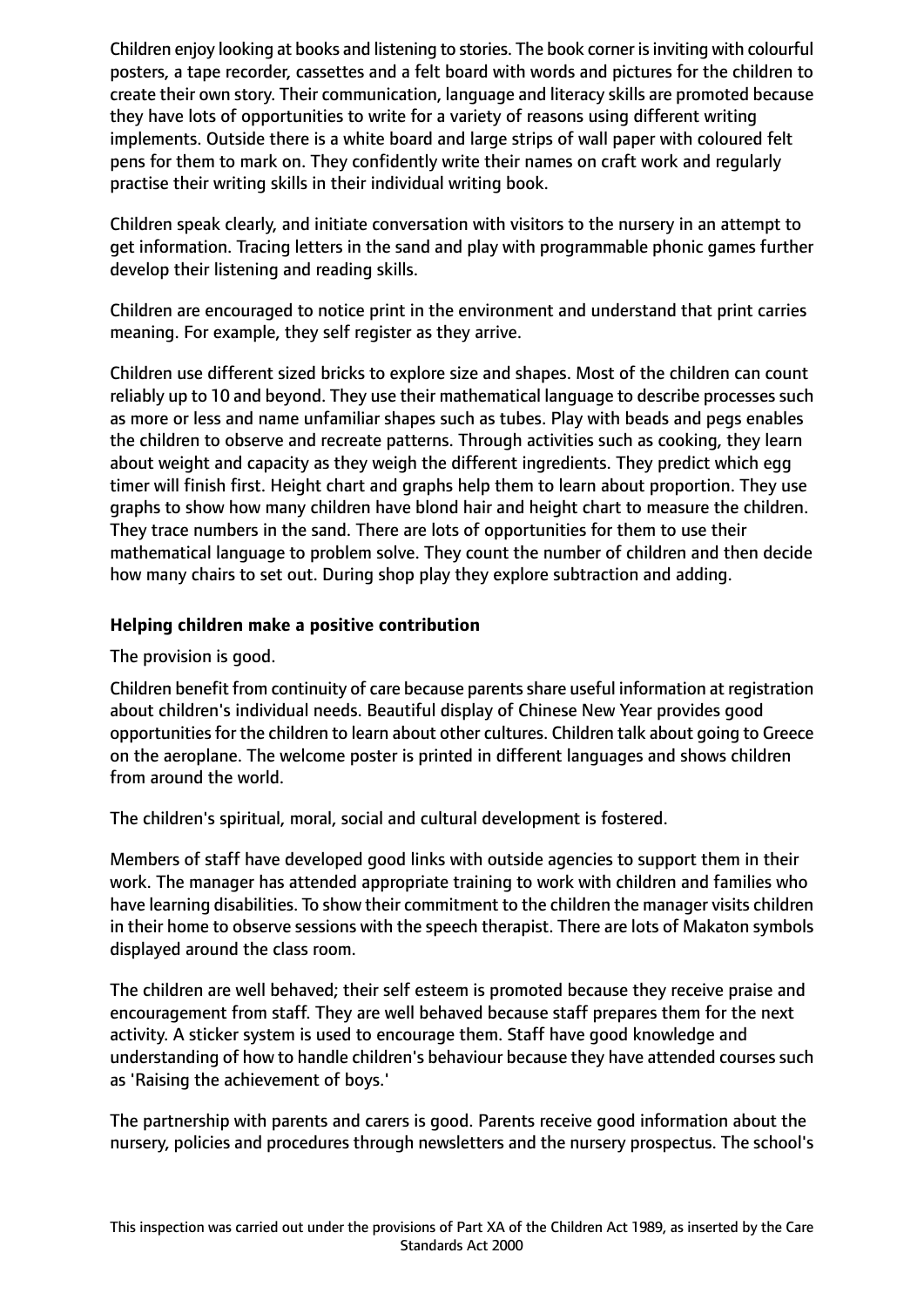website is updated regularly with information that the manager needs to pass on to parents, parents also use the website to pass on information to staff. Parents attend parents' evenings where they meet with staff to discuss their children's progress. Staff provides a clear picture of children's progress to share with parents to enable them to contribute to the next steps in their child's learning. As a measure of good practice, parents can complete parents/ teacher communication forms which they can also use to comment on the service they receive. To promote consistency in care parents are encouraged to spend time in the school to settle their children.

# **Organisation**

The organisation is good.

Effective systems are in place to ensure that staff working with the children have completed approved vetting procedures and they are suitably qualified. More that 50% of the staff team hold recognised childcare qualification.

Staff are effectively deployed to ensure that the children are fully supported to enjoy structured and free play several times throughout the session. This means that staff follows the children's lead. The organisation of the days contributes significantly to the children's health, safety, enjoying and achieving and their ability to make positive contribution to their learning in an organised environment.

All of the necessary documents and records are in place according to regulation. Staff and visitors are included on the register of attendance. The register shows the children's times of arrival and departure. A complaints record is in place and ready for use if there is a need. The written policies and procedures that guide staff in their work are displayed in the class room and on the notice board outside.

Leadership and management are good; the manager's hands on approach means that she has a positive impact on the care and education of the children. Consequently, staff work well together and are clear about their roles and responsibilities. The manager knows the staff's strength and weaknesses and has a rota system to ensure all staff are involved in the different aspects of the curriculum. Planning, staff meetings and discussions ensure that staff deliver good learning experiences for the funded children, indoor and outdoors. To show their commitment to continual improvements, staff are fully supported to attend training. The school has developed strong links with outside agencies to support them in their work with the children across the curriculum.

The setting meets the needs of the range of the children for whom it provides.

# **Improvements since the last inspection**

Good progress has been made in addressing the two recommendations made at the last inspection; staff have attended child protection training and now have a secure knowledge and understanding of what to do should a concern arise. Portable sinks are available for the children to wash their hands independently. The progress made in addressing these recommendations improves the outcome for children.

# **Complaints since the last inspection**

Since the last inspection there have been no complaints made to Ofsted that required the provider or Ofsted to take any action in order to meet the National Standards.